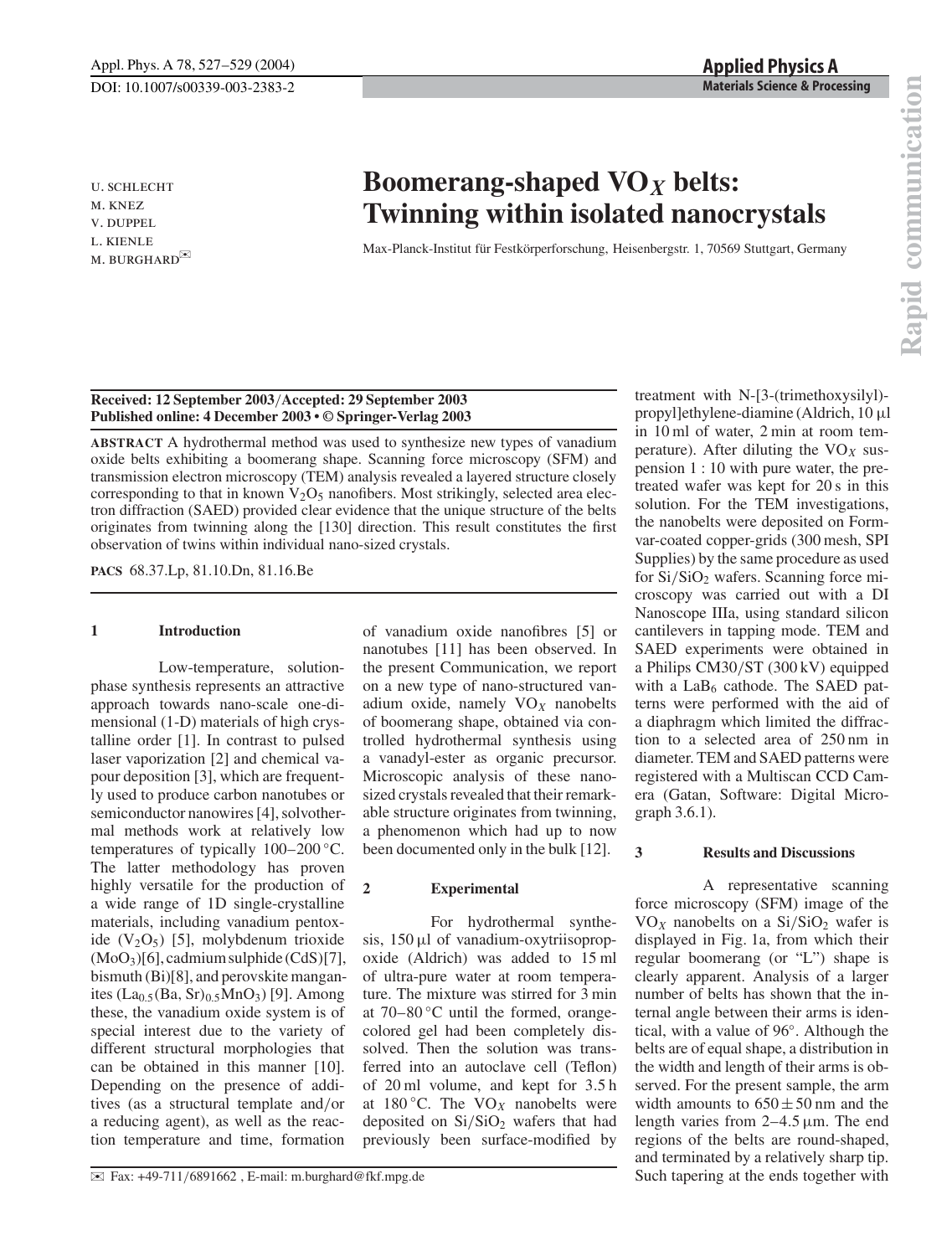

**FIGURE 1 a** Scanning Force Microscopy image of boomerangshaped  $VO<sub>X</sub>$  nanobelts. The heightscale of the image is 10 nm. **b**, **c** Averaged cross sections of two nanobelts, as indicated in the SFM-image with a *dashed line* **(b)** and a *dotted line* **(c)**, respectively

500 nm  $\mathbf b$  $[010]$ \* ┍  $\mathbf d$  $[010]^*$ 

**FIGURE 2 a** TEM-image of a boomerang-shaped VO*<sup>X</sup>* nanobelt. *Inset*: TEM-image of a network sample of  $V_2O_5$  nanofiber with the same scale as in **a**. **b**–**d** Series of SAED diffraction patterns along the "L", the position are marked in **a**. **e** SAED pattern of a nearly isolated  $V<sub>2</sub>O<sub>5</sub>$  nanofiber. The orientation has been adjusted to match that of **b**

the fact that the two arms within each belt are of almost identical length, suggest that the crystal growth starts at the center of the kink, from where it simultaneously progresses along the two arm directions.

The nanobelts reveal a reproducible, uniform thickness of∼ 2.8 nm, as exemplified by the cross-sectional profiles in Fig. 1b,c, which were obtained from two different objects. This regularity indicates a layered structure of the material [14–16]. In order to investigate the atomic structure of the nanobelts in detail, a combined study using Transmission Electron Microscopy (TEM) and Selected Area Electron Diffraction (SAED) has been performed. Figure 2a shows the TEM image of part of an isolated nanobelt deposited on a polymer (Formvar) support. The sharp Bragg intensities in the SAED patterns (Fig. 2b,d) recorded on its two separate arms (marked by "b" and "d" respectively in Fig. 2a) reflect a high crystalline order of the belts.

For the sake of comparison, diffraction patterns were also acquired from  $V_2O_5$  nanofibers (see TEM image in the inset of Fig. 2a), prepared via an ion-exchanger route from ammoniummetavanadate in aqueous solution at room temperature [13]. These fibers have a width of 10 nm and are 1.5 nm thick, while their length can reach up to  $20 \mu m$  depending on the ageing condition of the solution [13]. The diffraction pattern of a nearly isolated  $V_2O_5$  nanofiber, displayed in Fig. 2e, resembles that of the nanobelts, except that the spots are considerably broader compared to the former case. Both materials yield [001]-SAED patterns, which agree well with a corresponding simulation performed on the basis of a  $V_2O_5 \cdot nH_2O$  xerogel model [14]. In the following, this pattern will be used for indexation. It is noticed that the lattice parameters of the L-shaped VO<sub>X</sub> nanobelts ( $a = 12.55 \text{ Å}$ ,  $b = 3.76$  Å) are significantly larger than those reported for  $V_2O_5 \cdot n H_2O$  (*a* =  $11.722(3)$   $\dot{A}$ ,  $b = 3.570(3)$   $\dot{A}$  [14]).

To unravel the origin of the peculiar L-shape, the local SAED patterns obtained at different positions within a single VO*<sup>X</sup>* nanobelt were examined. The diffraction pattern of Fig. 2c has been obtained from the "center" (kink position) of the belt (marked by